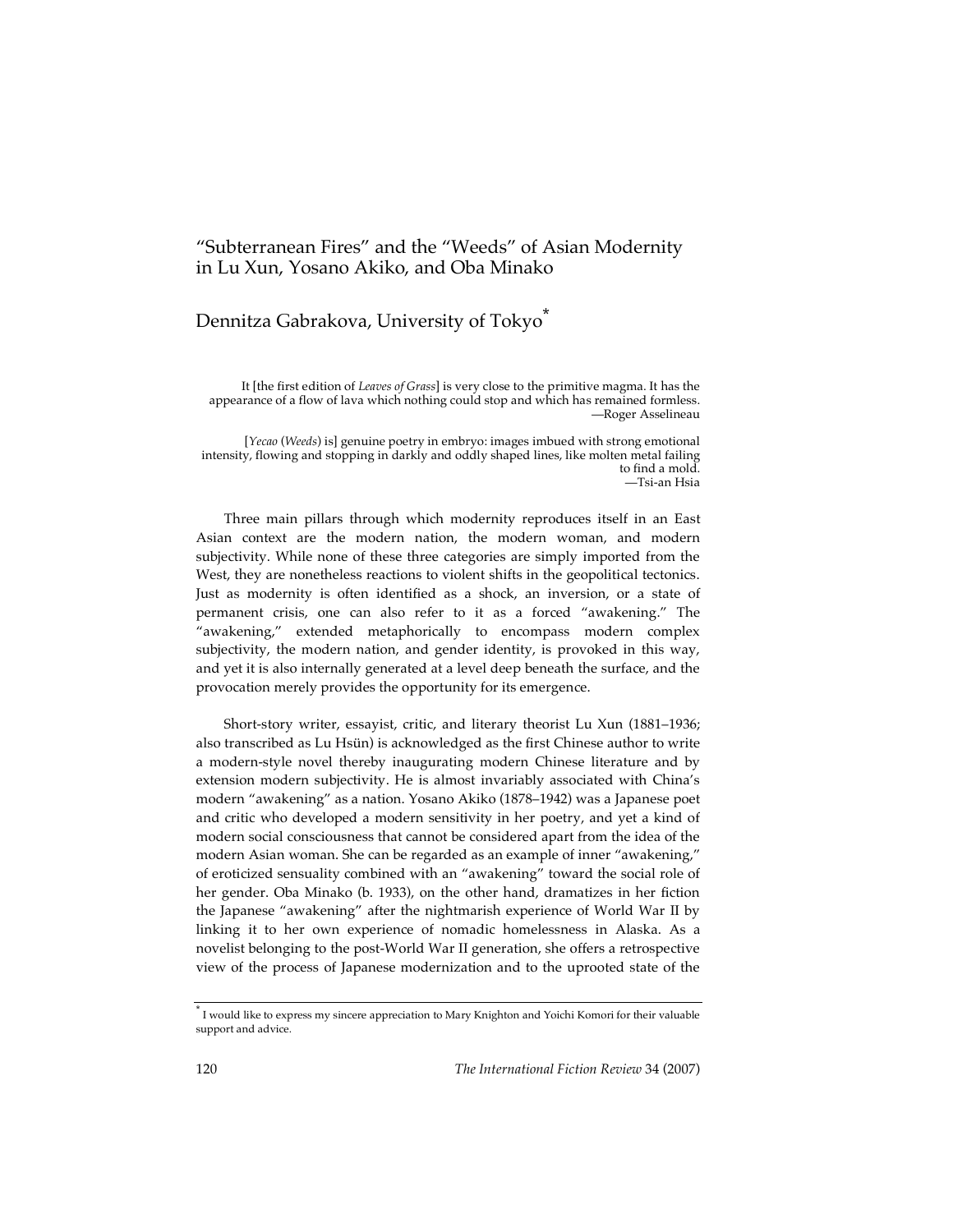emancipated new woman. These three authors draw from the same subterranean vein of Asian modernity, and their interconnections—from the most literal to the most abstract level—can be linked in the notion of "weeds." As there is much hidden under the geopolitical surface of modernity, literary and artistic creation still offers a view from beneath toward modernity's inner landscape of emotions.

In this essay these three Asian writers will cross time and space in order to exchange the emotional charge of this multifaceted awakening to the modern, which takes root in their very different respective contexts. Contemporary scholars of affect, such as Eve Kosofsky Sedgwick, in discussing "touching feeling," show that modernity is not disconnected from such emotional investment: "the increasingly divergent physical scales … that characterize the relation between touch and vision in the modern period result in understanding of texture that make it as apt to represent crises and fissures of meaning as metonymic continuities."<sup>1</sup> What if Sedgwick's "crises and fissures of meaning" are considered within the context of Asian modernity through the split between a traditional society and an emerging modern one, the inner split of feuding China and the inner Asian split of the Japanese aggression over China, the cracks caused by the Great Tokyo Earthquake in 1923 and the trails of World War II, down to its almost unbridgeable abyss? Perhaps in pursuing these "crises and fissures of meaning" by means of these three writers we discover "weeds" as the excess not of the premodern nor simply modernity, but as a function of the structure of inside/outside shifts and reversals in the moments of breaking through of the "awakening," a function that exposes the arbitrary boundaries of modernity. "Weeds," as Pierre Ryckmans says about Lu Xun's *Weeds*, "will always trouble the totalitarian gardeners."<sup>2</sup>

The "weeds" are a unique and tangible expression of the emotion of awakening, which takes over the content and reveals an aspect of Asian modern awakening that cannot easily be framed. This hidden aspect is precisely a texture, a organic-vegetal tissue, which, like Sedgwick's interpretation of affect, comes closest to "touching feeling." "Weeds" represent the palpable side of the drive to the modern, but they also stand for the emotion toward the new and the pathos of "breaking through." "Weeds" are a dynamic sign of suppression and revulsion that best materializes the inner emotional pulsation on the borderline between the old and the new, the passive and the active, the traditional and the modern, the sleep and the awakening.

<sup>1</sup> Eve Kosofsky Sedgwick, *Touching Feeling: Affect, Pedagogy, Performativity* (Durham, NC: Duke University Press, 2003): 15–16.

<sup>2</sup> Pierre Ryckmans, *La Mauvaise Herbe* (Paris: Bibliothèque Asiatique, 1975) 51. Translations from the French are mine.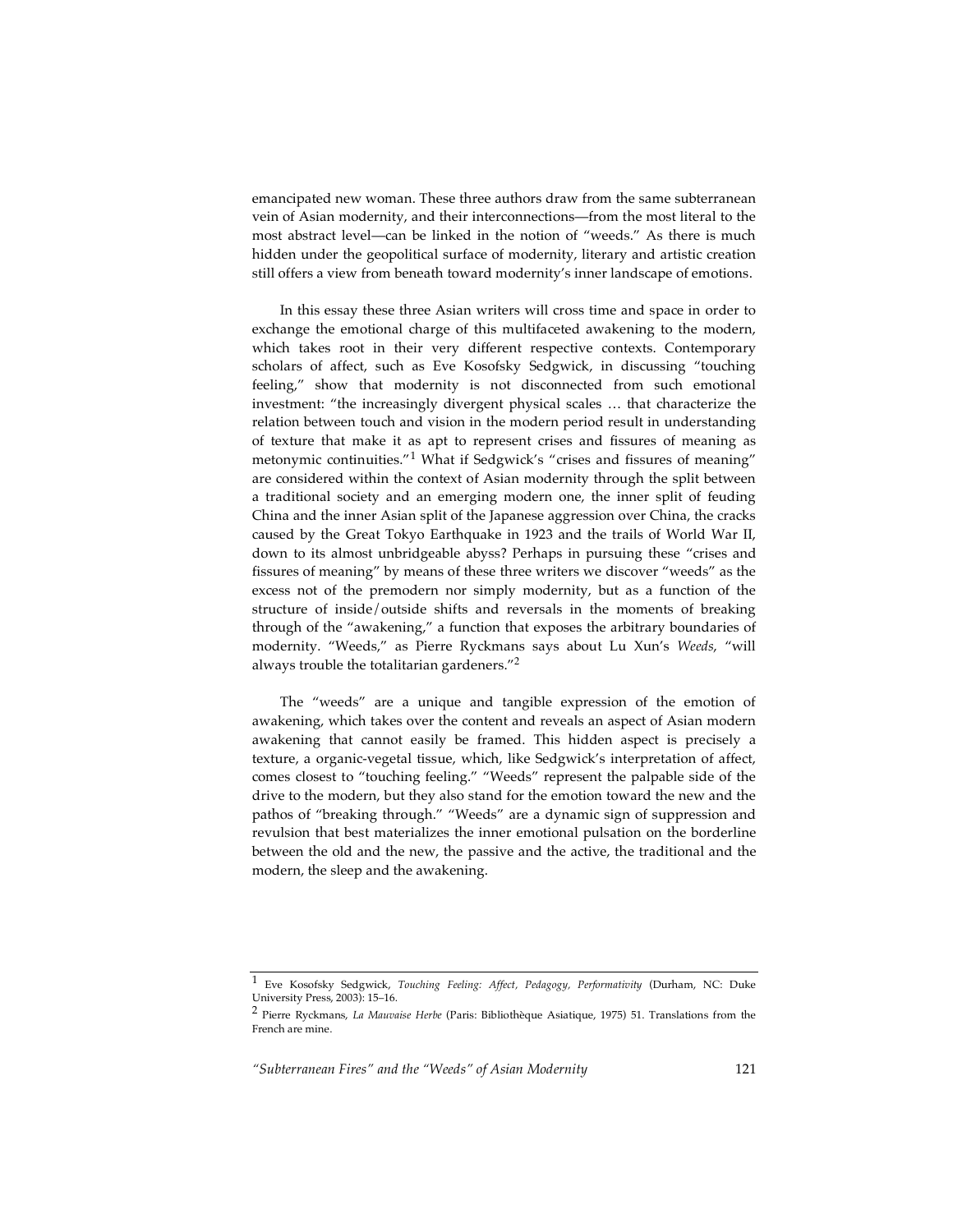The awakening, like a Trojan horse, enters cunningly into the encapsulated box of the dream, says Walter Benjamin. <sup>3</sup> At the same time, it is a desperate urge to escape the violent grasp of sleep. And the most painful, the most anxious part is at the boundariy between sleep and awakening—the point where space in total darkness struggles to become time. Benjamin envies the successful depiction of such a delicate structure of awakening in some Chinese novels. <sup>4</sup> Most would think immediately of the butterfly dream of Zhuangzi (Chuang–Tzu, ca. 369–298 B.C.), where the Taoist philosopher in a dream with all his senses shares the experience of a butterfly and is very confused upon his awakening about whether he is not really a butterfly dreaming of being the man Zhuangzi. But Lu Xun weaves and transforms that dream tale into his prose-poetry collection *Yecao*, a work written between 1924 and1926 that shares a historical moment much closer to Benjamin's. 5

*Yecao* is a collection of prose poems, each bearing a separate title. *Yecao* is normally translated as *Wild Grass*, and such organic-vegetal imagery is occasionally interpreted as something unimagined in the West. François Jullien is astonished at this vegetal image,<sup>6</sup> which is the only possible fecundity in the void between pairs of opposites (past/future, light/darkness, friend/foe, hope/despair). He even sends us back to Virgil's *Georgics* for a reference. <sup>7</sup> And this astonishing vegetal image is that of the "weeds." Pierre Ryckmans appears sensitive enough to this vegetal image, translating *Yecao* as "la mauvaise herbe" and leaving the work to speak for itself via translation into French, abandoning the literary critic's totalitarian ambition to analyze and dominate the work.

In his collection *Nahan* (Call to Arms), Lu Xun offers a powerful trope of oppression and emergence, sleep and desperate, useless awakening. It is the allegory of the iron house, a closed space where everybody is fast asleep and thus unaware of their inevitable suffocation and death. Awakening out of such a dream in such an iron house is equivalent in hope and despair to a rescue out of the dream, such as we find in Benjamin. It is hopeful, because of the acquired knowledge and the breakthrough of the senses; it is desperate in its powerlessness to demolish the iron walls. The awakened one can never solve the paradox of whether it is better to wake the others or to leave them to die

<sup>3</sup> Walter Benjamin, *Paris, capitale du XIXe siècle: Le livre des passages,* trans. Jean Lacoste (Paris: Éditions Cerf, 1989): 409 (K2, 4).

 $^4$  Benjamin 406 (K1, 3). Benjamin is sensing the possibility of an expression of the dialectical schematism at the base of the process awakening/dream.

<sup>5</sup> Xianda Lian, "Re-dreaming the Butterfly Dream," *Journal of Modern Literature in Chinese* 3.1 (1999), sees Zhuangzi's butterfly dream as reappearing in Lu Xun's "Diary of a Madman," emphasizing the duality and ambiguity of experience, in the latter case by replacing the dream/awakening dimension by the dimension of insanity.

<sup>6</sup> François Jullien, *Lu Xun: Écriture et Révolution* (Paris: Presses de l'École normale supérieure, 1979).

 $^7$  In Virgil's poem one can find a dramatic picture of the fight of the farmer with all the invaders over his crop, the weeds first among his enemies. The parallel is even more interesting in Virgil's use of farming as an allegory of politics.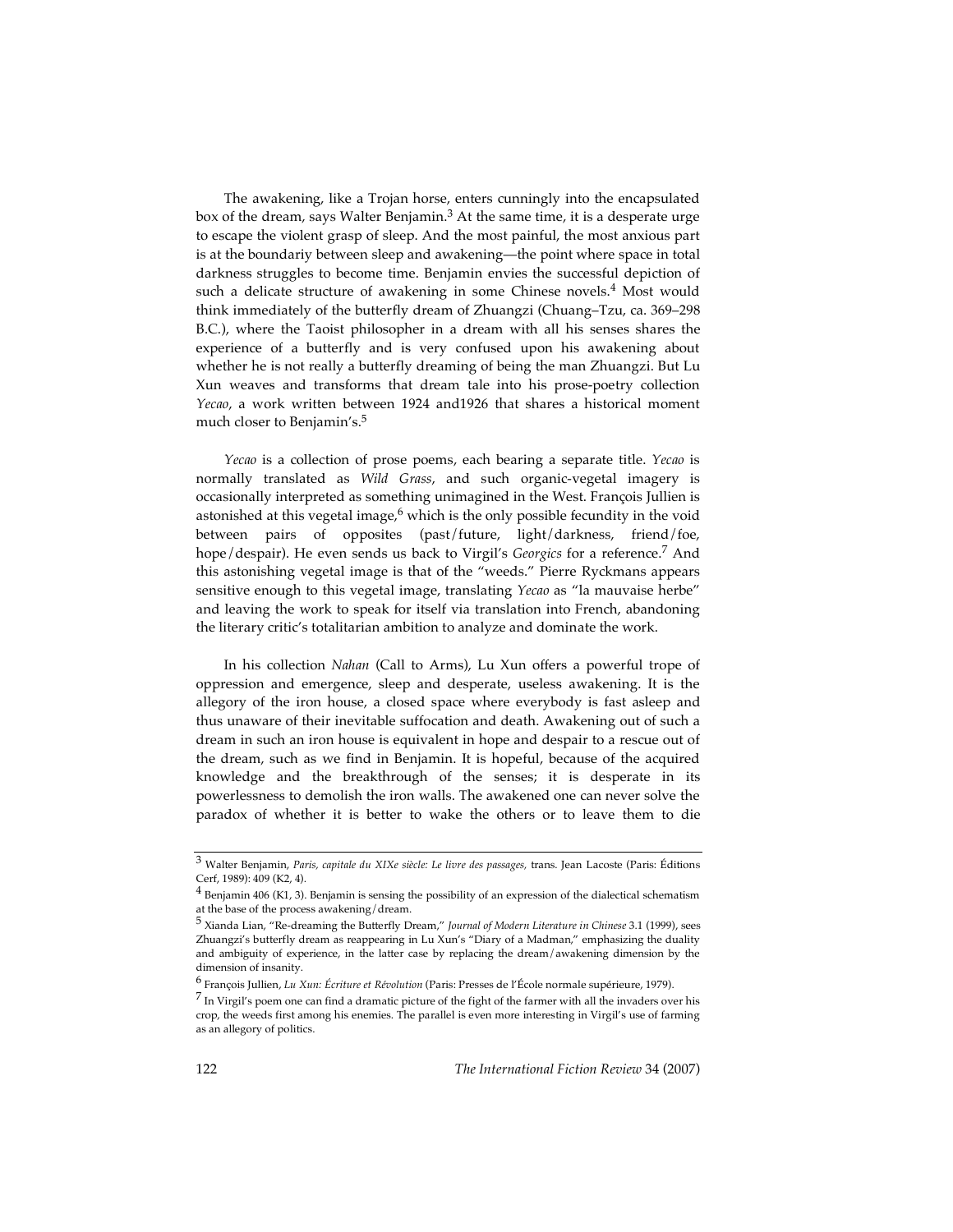painlessly. Frederic Jameson uses another story by Lu Xun, "Kuangren riji" (Diary of a Madman)<sup>8</sup>, to suggest the idea of a merged subjective self that forms a collective identity in the national allegory of third-world literatures. Whether, to what extent, and how to apply or discard the label of "third-world literature" in connection with modern Chinese literature is not an easy problem, but the allegorical blend of the private and the national cannot be neglected. Thus, the iron house encloses a whole people, by extension a whole nation, ignorant and thus content with their destiny. The weed image is closely linked to the iron house allegory as it incarnates the attempt to break through the walls, only to find, however, there is no outside. Lu Xun's preface to the collection *Yecao* explicitly links the image of the weeds to the essence of the prose poems that follow. The effect is of a narrative, fragmented in this case, that "can be folded back upon" itself "and become self-referential."<sup>9</sup> The self-referential narrative exposes its own content as a textuality that, in the case of the "weeds," is indivisible from the sense of texture. The allegorical quality of the weeds in *Yecao* goes beyond the content of the prose poetry and swallows in itself the material aspect of the prose poetry—the very book itself with its earth-colored cover with two streaks of greenness, as if stitching together the sky and the earth at a place where the ground beneath them ends in an abrupt noncolored void.

*Yecao* is not only structured in a way vaguely leading from sleep to awakening or vice versa according to one's reading, but it also is a piece of work overconscious of its own amorphousness and its organic feature of decay; in other words, its texture is palpable. The pathetic and yet futile, if nonetheless tangible, effort that strikes against unyielding iron walls, the irresolvable mixture of hope and despair, is best captured in the allegory of weeds as fire—both symbolic of life on the edge of death. This is also the materialization of the affectlike side of the "awakening" of revolutionary desire.

The past life has died.…

From the clay of life abandoned on the ground grow no lofty trees, only wild grass. For that I am to blame.

Wild grass strikes no deep roots, has no beautiful flowers and leaves, yet it imbibes dew, water and the blood and flesh of the dead [securing its own life]. As long as it lives it is trampled upon and mown down, until it dies and decays.

But I am not worried; I am glad. I shall laugh aloud and sing. I love my wild grass, but I detest the ground which decks itself with wild grass.

<sup>8</sup> Frederic Jameson, "Third-World Literature in the Era of Multinational Capitalism," *Social Text* <sup>15</sup> (1986): 65–88.

<sup>9</sup> Paul de Man, *Allegories of Reading* (New Haven, CT: Yale University Press, 1979) 205.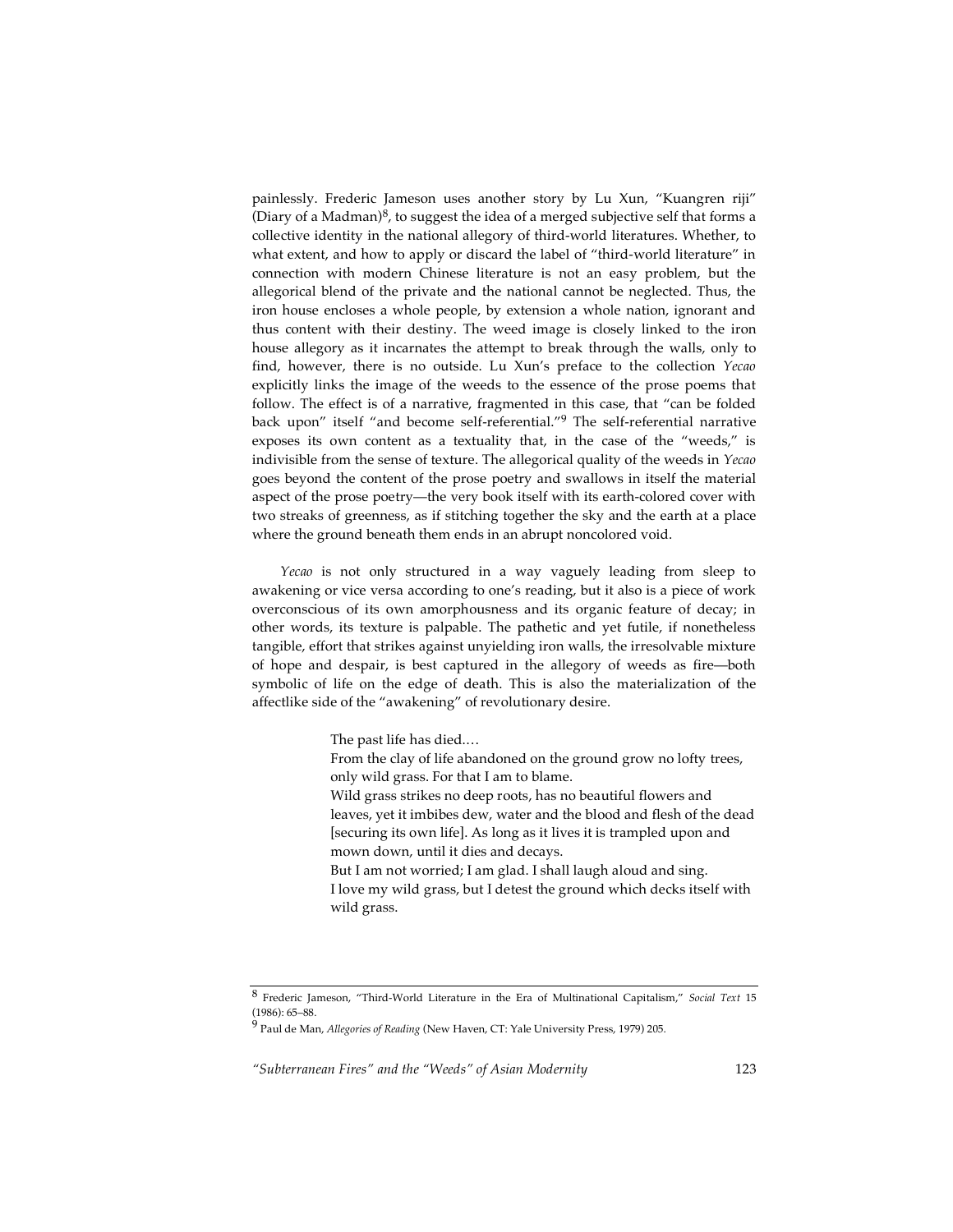A subterranean fire is spreading, raging, underground. Once the molten lava breaks through the earth's crust, it will consume all the wild grass and lofty trees, leaving nothing to decay. But I am not worried; I am glad. I shall laugh aloud and sing. … Between light and darkness, life and death, past and future, I dedicate this tussock of wild grass as my pledge to friend and foe, man and beast, those whom I love and those whom I do not love. For my own sake and for the sake of friend and foe, man and beast, those whom I love and those whom I do not love, I hope for the swift death and decay of this wild grass. Otherwise, it means I have not lived, and this would be truly more lamentable than death and decay. 10

The wild grass that sprouts out of the debris of the past life is precisely the materialized allegory of "awakening" wherein life becomes the life lived. The wild grass becomes the allegory of the very shaky effort to awaken. Wild grass growing like weeds occupies a narrow margin between the earth and the sky, a narrow margin between two decays: the decay of past life and its own decay. Even though the wild grass tirelessly and eagerly secures its own life, its marginal existence is doomed from the start; its grounds for existence are at the expense of the very terrain that grounds its brief, fiery life. The wild grass is thus material proof of the futility of a thwarted effort. Wild grass sets proof of a past life's existence in decay, a proof of the awakening's mediocrity, but its decay also serves as proof of the awakened subject's existence. Just as Jean Baudrillard exclaims in *The Illusion of the End*, <sup>11</sup> when the things we touch and use stop getting used up, it only means that we ourselves cease to exist; the only proof of the subject's existence is in the all-consuming decay of the grass. Thus in the piece called "Hope" in *Yecao*, Lu Xun laments not so much the premature death of the Hungarian poet Sándor Petöfi (1823–1849), but instead the too-long life of his "hope," as reiterated in Petöfi's poem and personified in the allegory of the prostitute. The prostitute sells illusionary relationships that offer feelings of hope and, like Petöfi's poetry, shares the same immaterial quality of visions in a dream.

*Yecao* opens with a piece called "Autumn Night" and ends with one called "Awakening." If we adhere to the English translation, issued by the Beijing Foreign Languages Press in 1974, we can see the work's trajectory as moving from the sleep of night to the dawn's awakening. However, the last piece title bears a twofold meaning, that of awakening and dozing. In this piece the narrator is dozing off after having edited young writers' works all day, while in

<sup>10</sup> Lu Xun, *Wild Grass* (Beijing: Foreign Languages Press, 1974). Subsequent references are to this edition and are cited parenthetically in the text.

<sup>11</sup> Jean Baudrillard, *L'illusion de la fin ou la grève des événements* (Paris: Éditions Galilée, 1992) 143. The analogy is used in the example of the laser compact disc.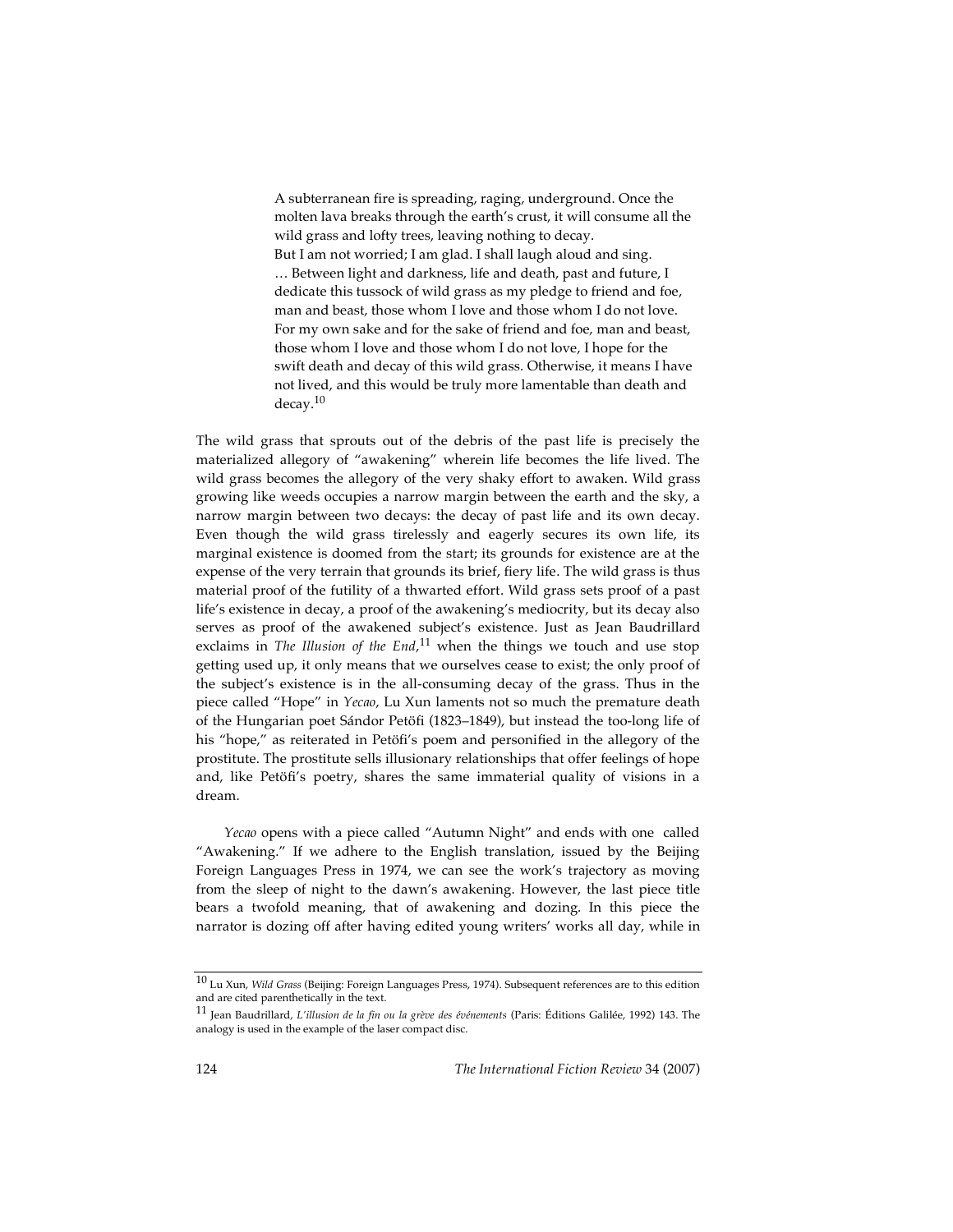the end of the same piece, the same narrator awakes with a start. The final passage of the last prose poem reflects the structure of *Yecao* as a whole. The gesture of lighting a cigarette precisely mirrors the end of the first piece, "The Autumn Night," and the "long, long dream" is a prelude to the narrator's "awakening" to live in a "world of men," inspired by the rough, "bleeding" spirits of the young writers. The last scene of "Awakening" is significant also in that "the long, long dream" actually takes only as much time as it takes to smoke a cigarette. When the narrator wakes up with a start, he can still see the wisps of smoke rising from that same cigarette. The wild grass or weeds reemerge in the end to symbolize the rough spirit of the young writers. This weed spirit drags the narrator out of his "dozing" into the "world of men." It makes him remember an incident of several years before, when a young student speechlessly presented him with an issue of the magazine *Short Grass*. "He said not a word, yet what a speaking silence, and what a rich gift that was!" Just as Lu Xun in the preface dedicates the tussock of wild grass to friend and foe, the young student here offers him a tussock of immature, unpolished, but fiery, angry short grass:

Though the wild thistle is virtually crushed to death, it will still bear one tiny flower. I remember how moved Tolstoy was by this, how it made him write a story. Of course, when plants in the arid desert reach out desperately with their roots to suck the water deep below the ground and form an emerald forest, they are struggling for their own survival. Yet the tired, parched travelers' hearts leap up at the sight, for they know they have reached a temporary resting place. Indeed, this evokes deep gratitude and sadness. (67-68)

This passage toward the end of *Yecao* reverberates strongly with the piece "Hope." In "Hope," the narrator juxtaposes the vanished youth within himself and the hushed absence of the youths outside and around him. He quotes Petöfi's poem, where the allegory of the prostitute wasting away people's youth appears to personify "hope." In the final piece of "Awakening," the bombs over Beijing (the bombing of the northern warlord General Feng Yu-hsiang) only reinforce the feeling of calmness, but by editing the manuscripts of the young, the narrator senses the "short grass" of their silent anger. In this way, the above thistle passage is strongly linked to the passage following Petöfi's poem, where the narrator laments not the poet's death, but the sadness of his poem outliving him for so long. Yet it is this insistence on hope in the poem, underlined by the structure of the affect of hope, which traverses *Yecao* from the preface to the end. In the preface hope appears in the image of the weeds and the desire for their decay. In the last piece, this thread leads to the irony of the most emerald of forests existing in the desert. Even though it is nothing but a mirage caused by persistent hope, hope itself is an oasis where the drive forward and outward can be, at least in an illusion, satisfied. *Call to Arms* and *Wandering*, Lu Xun's previous collections, suggest by their very titles states of mind, whether pathetic elation or subdued confusion. Although the image of the "weeds" is both a rebellious call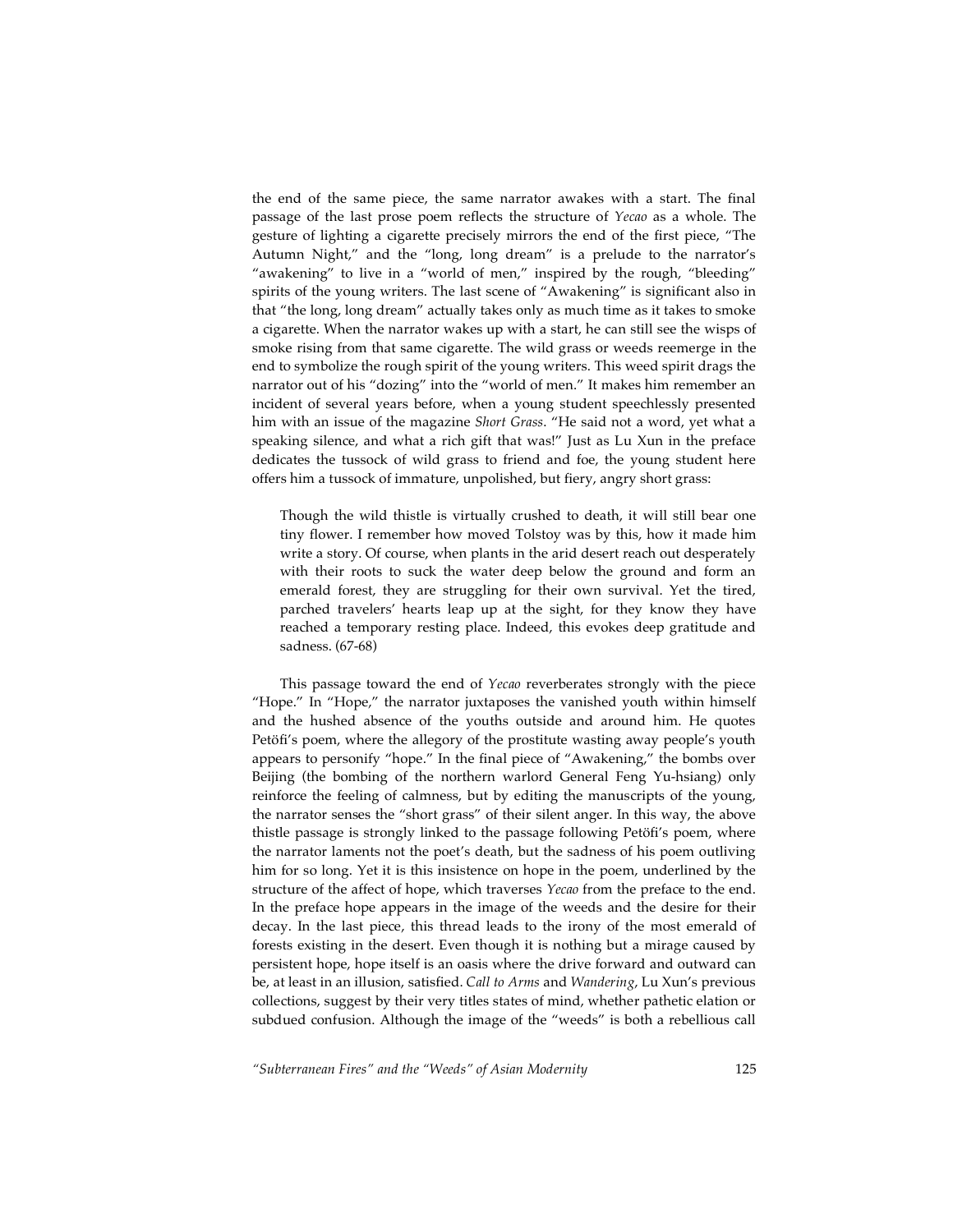to arms and a wandering image between light and darkness, past and future, it contains in itself some inscrutable opaque kernel of independent texture. It is symbolic of a state of oppression and a struggle for life, replacing itself an image of the past and the lost. "Weeds" share the greenness of hope and an unpretentious everydayness of disappointment, mirroring the amorphous modesty in the prose-poetic expressions of the emotions, and yet in the end existing as nothing but "weeds," indifferent to the gaze that discovers meaning in them. The mixed feelings of "gratitude and sadness" that travelers feel when coming upon the emerald forest is thus an "awakening" of hope even as it is also an understanding that there is no such thing.

The subterranean fire threatening at any moment to swallow the weeds of wild grass should be regarded not only as a pairing of images, but as an inseparable element of the weed emotion itself in Lu Xun. The fire appears in its allegorical form in the "Dead Fire" of *Yecao*, while later, in an essay evoking the Prometheus myth, it appears as a distortion into bombs and war.<sup>12</sup> The fire has a close affinity to the organic-vegetal image of the weeds not only because combustibility is the second most important characteristic of organic matter upon decaying, but also because of its desperate instability. The fire of "Dead Fire" is set in a narrative dream frame to show both sides and all the irony of a fiery life's impatience. The dreaming narrator satisfies his gaze in an immobile frozen fire caught in the dream. The fire is the weeds, in a sense, possessing only a momentary existence between the spark into life and inevitable death. For such images, wherein fire and vegetation are blended in a destructive embrace, Gaston Bachelard uses the term "a germ of image."<sup>13</sup> This pivotal shift from the vegetally and organically inspired image of a seed or "germ" and the germ of an image is instrumental in our reflections on how the weeds mediate and represent our emotions, needing themselves to be weeded out (as with Petöfi's futile yet persistent hope or the writings of the young students that the narrator edits). This shift from the abstract to the concrete reduces the imagination to its smallest unit (the germ, or the awakening image) and requires an allegorical staging with as few referents as possible. In the end, the surrounding landscape becomes so abstract that it leaves behind a simplified scheme: past/future, friend/foe, light/darkness. Although rooted in the concrete experience of history (the fire as bombings), the imagination pulls up to the surface the subterranean prehistorical and posthistorical form of the myth and of literature as well, both occupying a liminal position as "small flowers on the edge of hell."

<sup>12</sup> Lu Xun, "Huo" (Fire) in *Lu Xun quan ji* (Beijing: Renmin wenxue chubanshe, 1973) 5: 197–99.

<sup>13</sup> Gaston Bachelard, *La flamme d'une chandelle* (Paris: Presses Universitaires de France, 1961) 74–75. Bachelard concentrates on the expression "bûcher de sèves" (a bonfire of sap) and deduces important terms such as "graine sacrée d'un langage nouveau" (sacred grain of a new language), "nœud de puissance hostile" (knot of hostile force), and "le germe d'image" (the germ of image).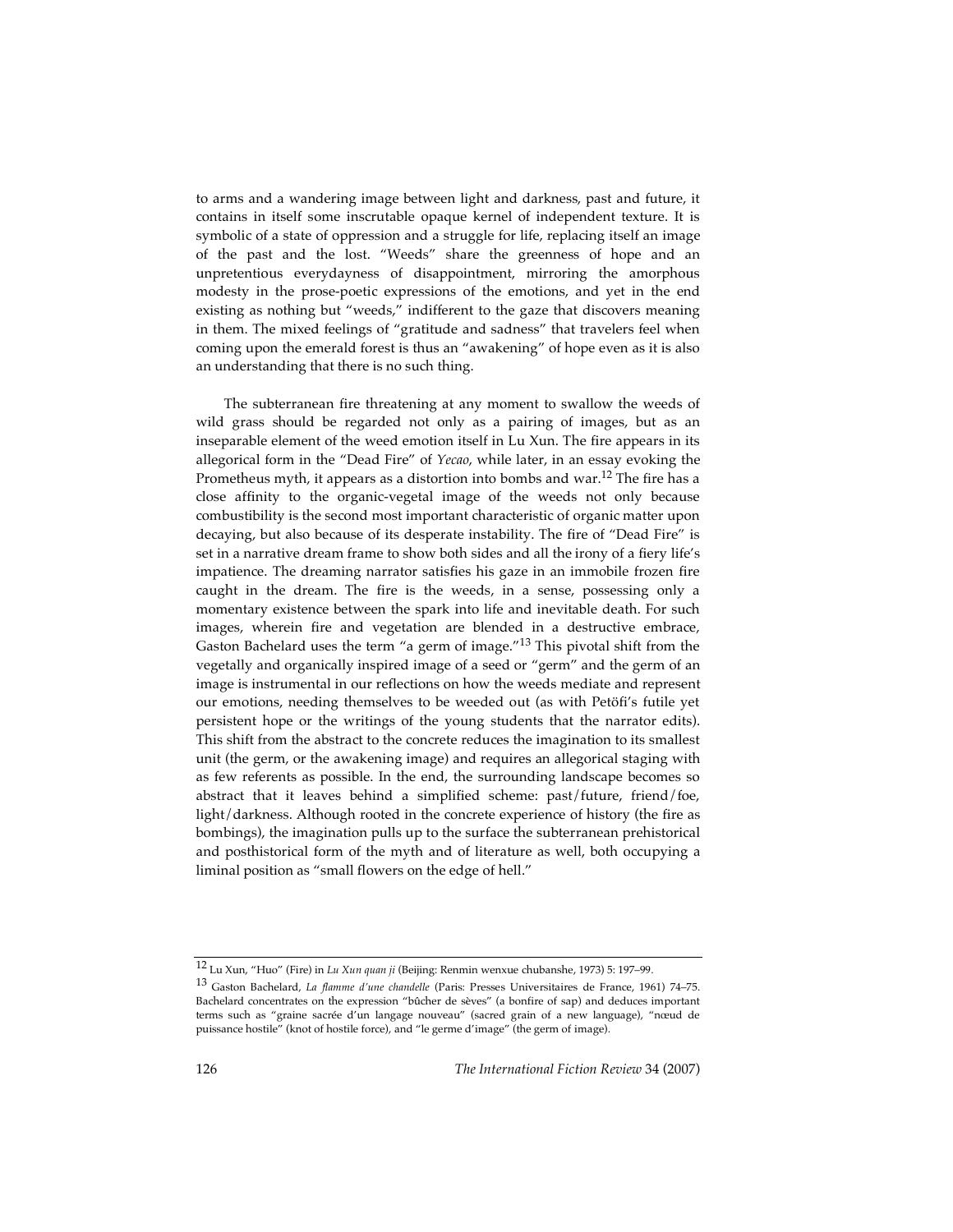Another tussock of weeds appear in the Chinese language in the 1920s, namely, in the poem "Zassō" (Weed) by the Japanese poet Yosano Akiko. The poem was translated by Lu Xun's younger brother Zhou Zuoren. <sup>14</sup> Written in four stanzas, it introduces the image of the weed and is translated into Chinese as *yecao*, precisely the title of Lu Xun's prose-poetry collection. The title *Yecao* is very appropriate for Lu Xun's collection: a self-referential pose by the poet wishing the wild, fiery life, then decay of his "weeds." Such negation toward the literary work itself is thus perfectly reflected in the title, as a refusal to name it; weeds, as we know, are the plants with no name. The performance of selfnegation directed toward the contents of *Yecao* as an amorphous collection lacking in integrity also acts to avoid encapsulating the work in a fictional space all its own. The weed emotion of voluntary decay serves as a drive outward that links Lu Xun's "weeds" to a poetic expression outside of his own work, outside of his gender, outside of his nation. This contagious spreading outwards results in the weedlike spread or dispersion of the work, which, intended or not, meets the desire of the narrator in the preface for the fiery decay of the weeds.

In her poem "Zassō," to which Lu Xun (through his brother's translation) may well have had access, Akiko applies a method of repetition wherein every stanza begins with an emergence of the weeds and ends by the word "greening." The weeds are presented in turn as the "smart," the "just," the "pitiful" and the "noble," illustrating each of these qualities with their "greening" presence, "by" the wayside, "over" every unevenness of the ground, "under" the hoofs of beasts, and "in" the rain and sun:

The weeds are the smart ones, In fields and in towns, a path to men They leave, greening.

The weeds are the just ones, Every cavity, flatly, Roundly they cover, greening.

The weeds are the pitiful ones, The hoofs of beasts and the steps of birds, They carry upon, greening.

The weeds are the noble ones, In rainy days and in the sunny days

<sup>14</sup> First it was Nicholas Kaldis's dissertation on *Yecao* that made me think of the spark between Lu Xun and Akiko, then Song Yushi's *Yecao Yanjiu* (again a reference taken from Kaldis) confirmed it. The most detailed study on the relationship between Lu Xun's and Akiko's use of weeds is Akiyoshi Shu, "Rojin to Yosano Akiko—'Kusa' wo baikai ni shite—" (Lu Xun and Yosano Akiko—mediated by "grass") in *Kōchijoshidaigaku Kiyo jinbunshakaikagakuhen* 45.3 (1997): 15–23.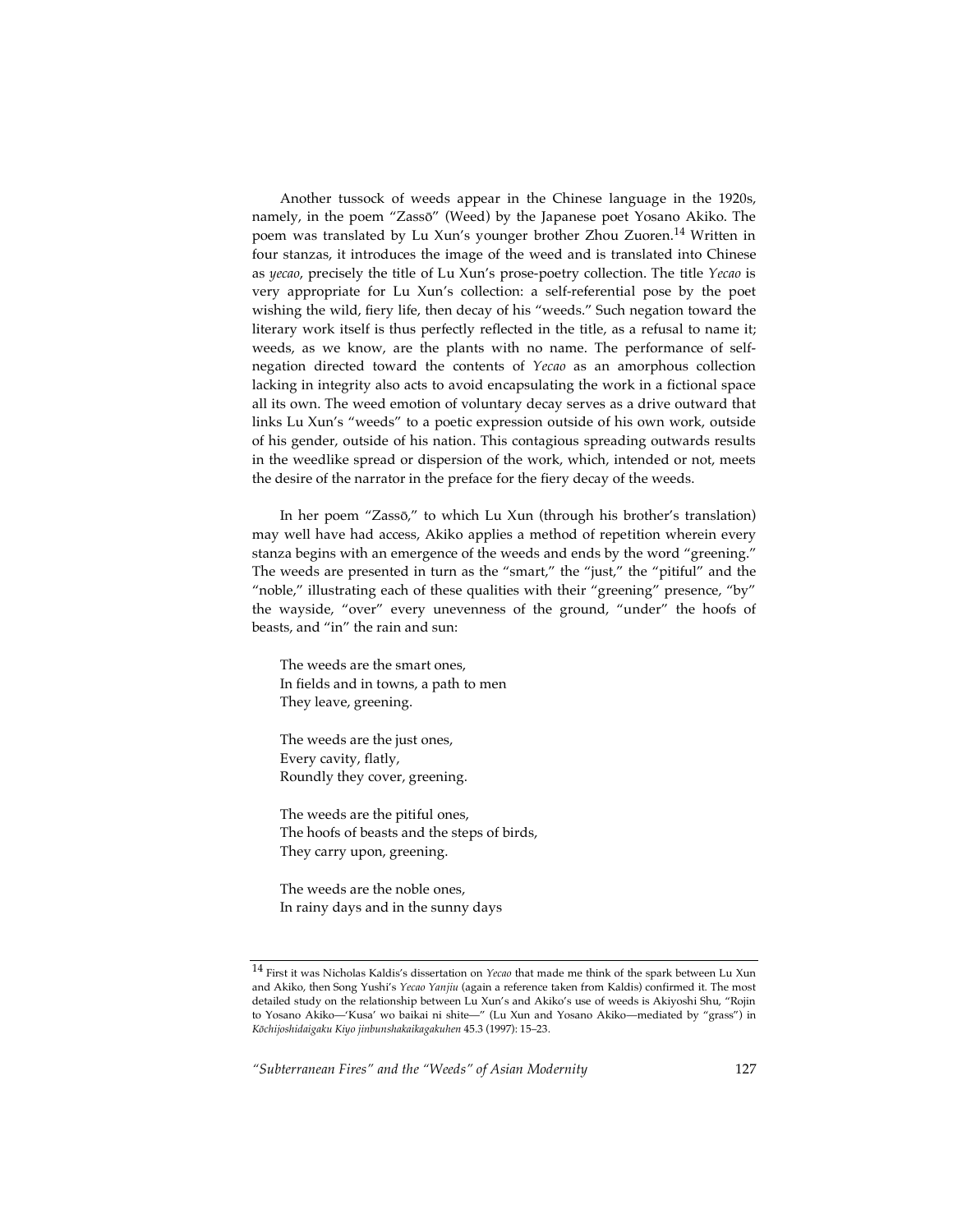## They smile, greening.<sup>15</sup>

Even translated into Chinese (in which version it most probably reached Lu Xun's eye), the poem retains a palpable texture that, allegorically speaking, affects the weedlike fate and behavior of the poem. This texture is due partially to the material language in repetition of the weeds "greening," which mimics their growth and progressive spread. But most importantly, the poem weaves the weed imagery into a knotty, tangled pattern by reproducing the multidirectional paths that crisscross from all sides to the center, down, and up, retreating (making room for the cut of paths of men) and coming together (stitching the ruptures), bending down (being stepped over) and stretching upward. The symmetry in tension between the first two stanzas and the second two stanzas is maintained by presenting them as discrete sets. The first evokes the sphere of culture, the world of men (breaking paths and avoiding the impassable cavities); the second evokes the sphere of nature, the world of plants and animals. The first and third stanzas, then, are linked both by staging examples of the animate world: men, beasts, and birds. The analogy is consistent to the point that these two stanzas move in the direction in which weeds regress aside or downwards. The second and fourth stanzas are linked in that they represent the inanimate world, the earth and the sky, as they, too, form part of nature. The strongest connection, however, is formed by the increasing suppressive tension that moves downward from the human to the animal register and in the bursting counterreaction that moves toward recovery of integrity and victorious resistance to any atmospheric conditions in an idealistic upward movement. The elaborately chosen directions and registers in which the weeds' movement is represented create innumerable fibers that tie the images together. An excessive omnipresent emphasis on the weeds forms the basic structure and content of the poem. The repetitious pattern—"The weeds are … greening"—creates symmetrical frames for the embroidery of the concrete visions of each stanza, evoking a deeper degree of organization, which is the fabric of the very emotion sang in the poem. This, of course, is reminiscent of Lu Xun's structure of repetitions in the preface to *Yecao*: "But I will laugh aloud and sing," which on the level of its contents is also a replica of the weed spirit. Thus, we can see how the texture of the emotion underlying Akiko's "weeds," and precisely because it belongs to an organic-vegetal imagery, compresses in a tense knot the bursting potential of the seed or "germ," which links in a chain reaction to other works, like *Yecao*. This is also a strategy, as we see from the first stanza of ingenious (smart) regression in order to increase the power of the leap forward or upward, the tactics of the Trojan horse.

<sup>15</sup> *Yosano Akiko Zensh<sup>ū</sup>* (Complete Works of Yosano Akiko) (Tokyo: Kodansha, 1980) 10: 36–7. All translations are my own. Subsequent references are to this edition and are cited parenthetically in the text.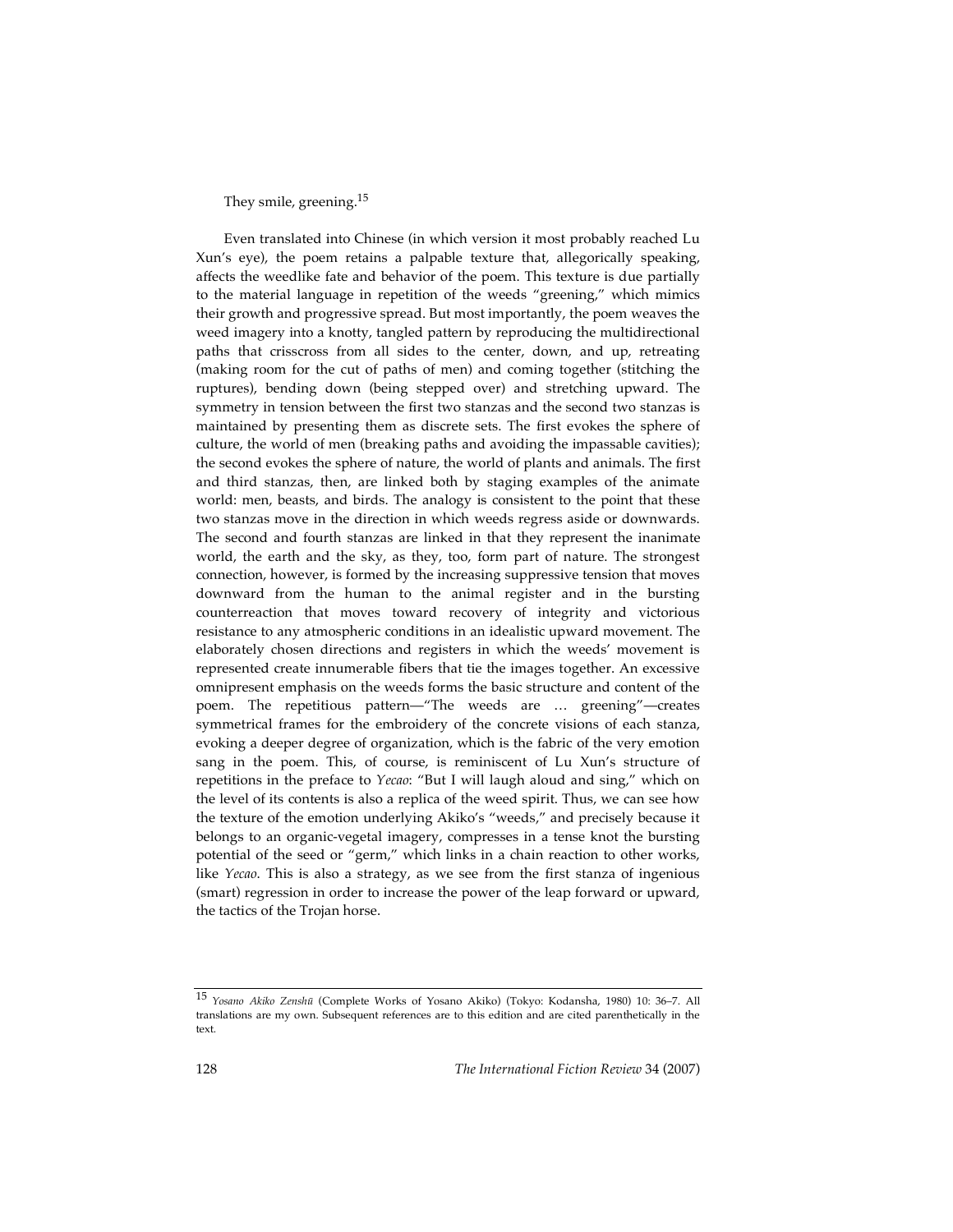The above poem was written in 1918, and its overly strong assertion bursts out of a period of Akiko's keen interest in the weeds. The concluding fragment of a piece of social criticism of 1915 shows how exclusively important the notion of the weeds must have been for the poet and feminist Akiko: "Weeds are growing. I have left one of the gardens without plucking them. Every morning while washing my face I cast a look on them and these derogatorily called weeds attract my heart in many ways. The flowers known to men are poor in inspiration, but the weeds by their name alone are a research topic to me. I want to compile a collection singing weeds' shape and elegance'' (Akiko 15: 54).<sup>16</sup> It is easy to see here the inversion that takes place between the weeds as something neglected and the weeds as an object of fresh attention. It is significant that Akiko's "discovery" of the weeds coincides with a certain moment of "awakening" as expressed by the gesture of washing one's face in the morning. As this concise fragment serves as a conclusion, or a final touch to the ten pieces of Akiko's criticism in *Kyōshintōgo*, it is important to consider how rhetorical threads of logic and feeling consistently passing through the other pieces are bound up and knotted in this last piece. The poem "The Virgin and Sexual Desire" is based on Akiko's appreciation of the play "Salome" not as a realistic representation (as a virgin could not have such a strong desire), but as a symbol of love that transcends gender, class, and culture (East/West). "Women and Political Activism," on the other hand, starts with indignation toward the prohibition of women to vote, which escalates into a refutation of the traditional view that a woman should tend only to women's business. An important rhetorical tool here, as in "The Virgin and Sexual Desire," is the key use of the notion of "desire" (*yokkyū*). She thus directs her criticism at the domestic affairs minister Ōura as a despot who "neither understands nor respects human desire." Such human desires are shared by women and men and it is the same urge that drives progress. The desire not only serves as a driving force to progress (*shinka* or *kaizō*), but itself reflects the very movement forward, as "human desire progresses and at times, violently." Translated into political terms, this progress in desire lays the groundwork for democracy and "neo-idealism." By the end of this second piece, Akiko has rhetorically welcomed the forces of oppression as necessary stimuli for the emergence of free thought rooted in the constitution. Similarly, she expects a reappraisal of neo-idealism both in England and France after World War I. The reference to sexual desire as a human desire that cannot be controlled once unleashed in the first piece thus curiously flows into the political discussion of the second essay, where women, once encouraged by democratic neo-idealism, cannot be deprived of their rights.

"Summer Is Here" starts with a description of vegetal and animal life within the turbulent arrival of summer, when "light and aroma, and color, and sound are burning, springing, melting, flowing." This powerful, allegorically

<sup>16</sup> The fragment first appeared in the journal *Taiy<sup>ō</sup>* (Sun) <sup>6</sup> (1915): 39–46, as the concluding part of ten pieces of social criticism combined under the title *Kyōshintōgo*.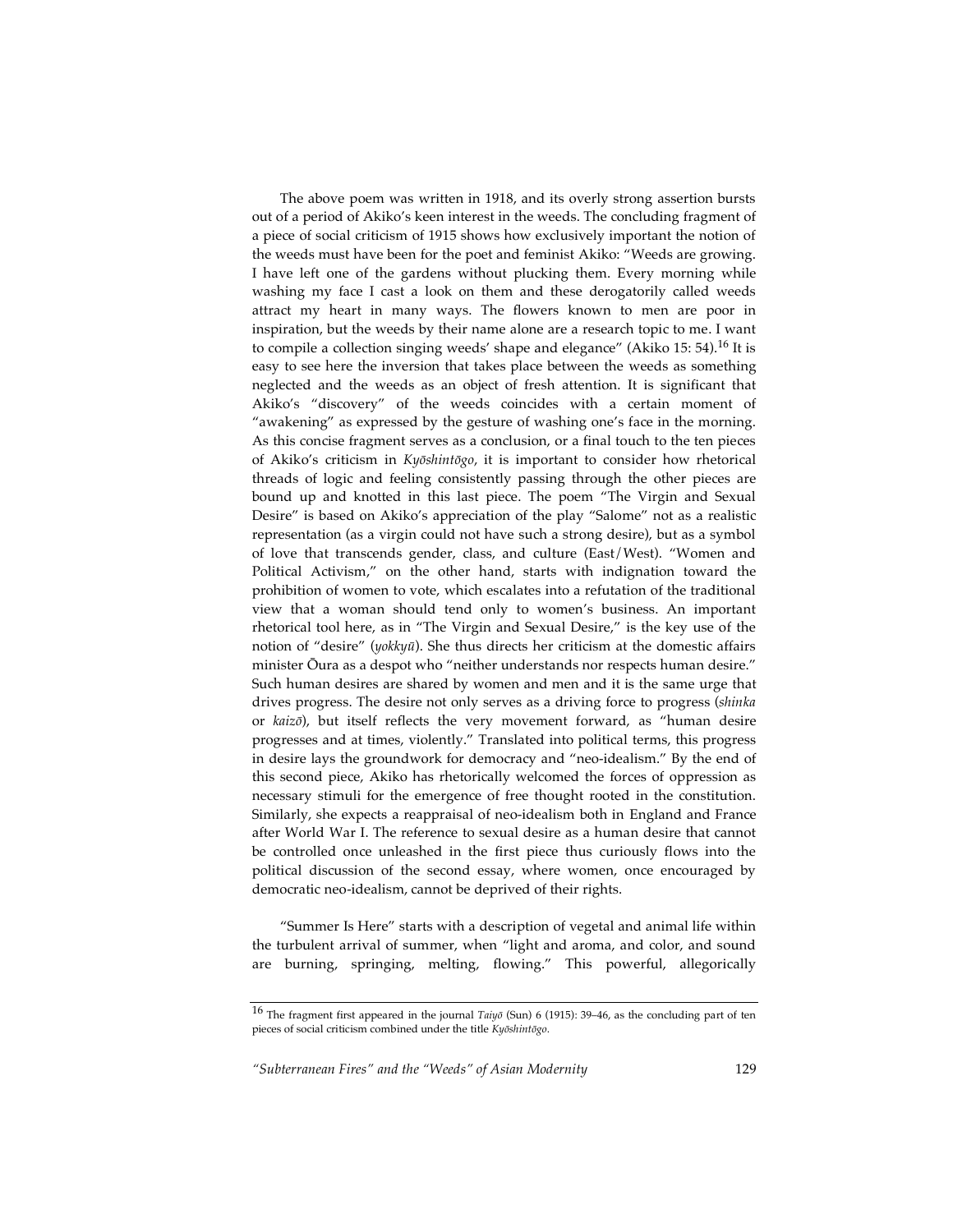represented green-clad "nature" challenges the narrator of the piece. Although "nature" is so absorbed in her work and so overwhelmingly swallowing everything on her way, the narrator of the piece, by her very defensive—or aggressive—gesture of taking up her writing brush, refuses to get absorbed: "However, Nature, I am neither your child nor your friend anymore. Humans are your craftsmen. Humans cannot but subordinate you, improve you and perfect you. With my tiny strength I join the team of humanity." In a very private staging, the study room, the violent progress in human "desire" is restaged. And while in the previous piece, "Women and Political Activism," the oppressive force was political despotism or war, in "Summer Is Here" that same force reappears as the power of "nature," which can nevertheless use her soft power for subordination. Why "nature," which at first sight might be seen as the very personification of the swelling "desire," is taken as a challenge becomes clear in the next piece.

"Creative Life" starts with a denial of "eternity" and the "past," contrasting them with the human privilege "to use humans themselves and nature as raw materials for improvement." Nature's drive does not much differ from this drive to perfection, but its pace is slow and numb. And among humanity it is the woman that has been mimicking nature's numbness, remaining "part of nature," belonging to the "past" and to "eternity." The allegorical apparition of "nature" in "Summer Is Here" might be reinterpreted in this new light, then, as the inner female "nature," whose attraction is in her passivity and vanity. In "Creative Life" an important switch takes place, however, where "nature" and "humanity," so distinctly opposed in "Summer Is Here," get twisted and collapsed into a "breakthrough" (*toppatsu*) emotion. "Occasionally a breakthrough or a sudden change [*kyūhen*] take place in nature. But it is the breakthrough and the sudden change that are the attributes of modern men." This pathetical emotion of modernity comes as an "awakening from the fixedness of the past and the stagnation of eternity." The concept of "crafting" ("artificiality," *jinkō*) thus is embedded at the heart of the "creative life" guided by the drive for improvement and perfection. "A grand crafting is breaking through, transcending past and eternity." This "grand crafting" driven by an internal impulse of nature (*honnō*), or instinct, materializes itself in Marie Curie's discovery of radium and the movement for women's rights in the West, two overlapping examples situated on the opposite poles of nature and politics. "Creative Life" concludes with an allusion to the fleshly desires of the virgin that might be "breaking through," thereby upsetting the conclusion of the first piece, reinforcing not any logic so much as the strained emotion of a "breakthrough."

"Following One's Desire," in an exquisite way, elaborates on the "creative life" of the previous piece. A life harmonious with one's inner desires is the real and sincere life, which includes a suppression of some desires in order to achieve bigger ones. What is important here is the development of the term "crafting" from the previous piece into the notion of "harmony," reconciling and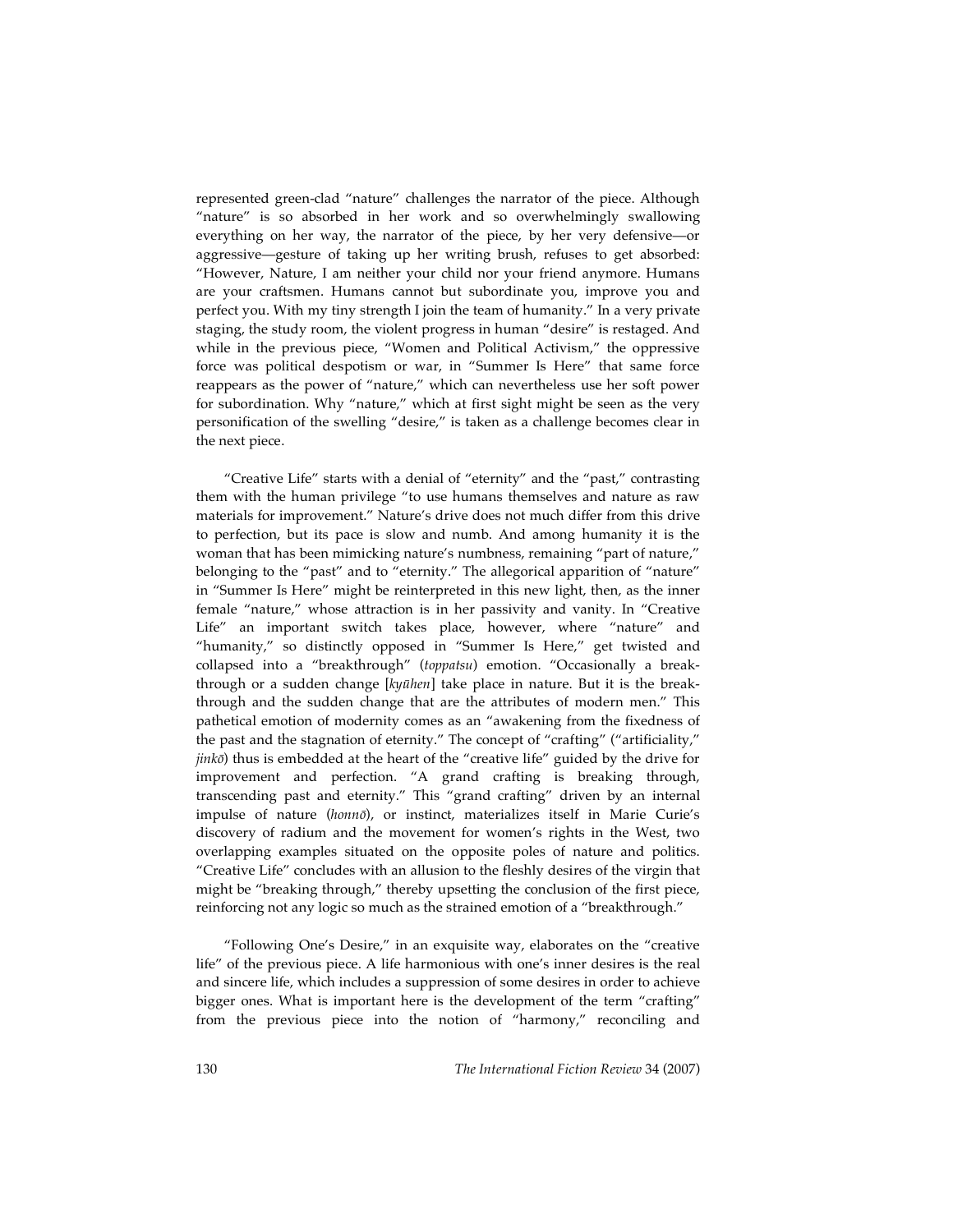reinforcing the tension between "nature" and "artificiality." The terms "graceful," "subordinate," and "well-rounded" (*enman*) construct the old concept of "harmony." But borrowing a futurist poetess's words, Akiko discards the rounded shape of the circle in favor of "splitting and advancing in leaps and bounds shape of the angle." Besides this unnamed futurist poetess, Akiko refers to Van Gogh and Picasso's art to illustrate her desire for a life "sharp-edged and many-angled," where true "harmony" expresses itself as a "whole man's deep emotion [*kangeki*] and tension of grasping a new truth."

The next piece, "The Women Journalists Club," returns to a more immediate social topic, the establishment of a female journalists' club. Akiko situates the female journalists on the edge of women's "modern knowledge" and turns an envious gaze toward their freedom. She ardently wishes that this women's organization would become the preexperience of the rest of women without turning simply into a place for social exchange. This would secure a dynamic role of a "electric generator" for "new thought and new movements."

"Before and After Artistic Creation" is a return to the setup of "Summer Is Here," since the piece deals with the tension of artistic creation inside the poetess's study. In the original issue of the work it is divided into two parts, emphasizing the tension of "before" and "after" the moments of self-assertive creation. The first half opens with the words "There are days when I cannot understand my own self," to which corresponds the beginning of the second half: "There are days when I clearly see my own self." Compared to an astral eclipse, the unpleasant and painful days of darkness are crossed as if by a flash of lightening by the "creative desire" (*seisakuyoku*). That is when she falteringly takes her writing brush in a gesture of challenge as in "Summer Is Here." She composes *tanka* verse without being bound by conventional poetic form and she also composes modern poetry in an amateurish free way. To see her whole self clearly, she has to come back to her creation after a while. However, the whole of the self is a disappointing collage of ugliness and beauty, strength and weakness. The whole self, although torn by contraries, evokes the new concept of harmony in tension, but even so, it is discarded as evidence of insufficient progress. Without looking back, she starts writing again, screaming in her heart: "Neglect the past!"

In the next piece, "'Truth' and 'Verity'," the concept of truth, shared by the East and the West, is seen as traversing the individual and the social order. If the morality of the individual and that of all humanity are in contradiction, then one of them must be false. "Neither intelligence, nor usurpation, nor violence can be compared to the power of truth, which is the ultimate human desire." She uses this rhetorical tool against the contemporary politics of Japan, and especially the occupation of Qintao.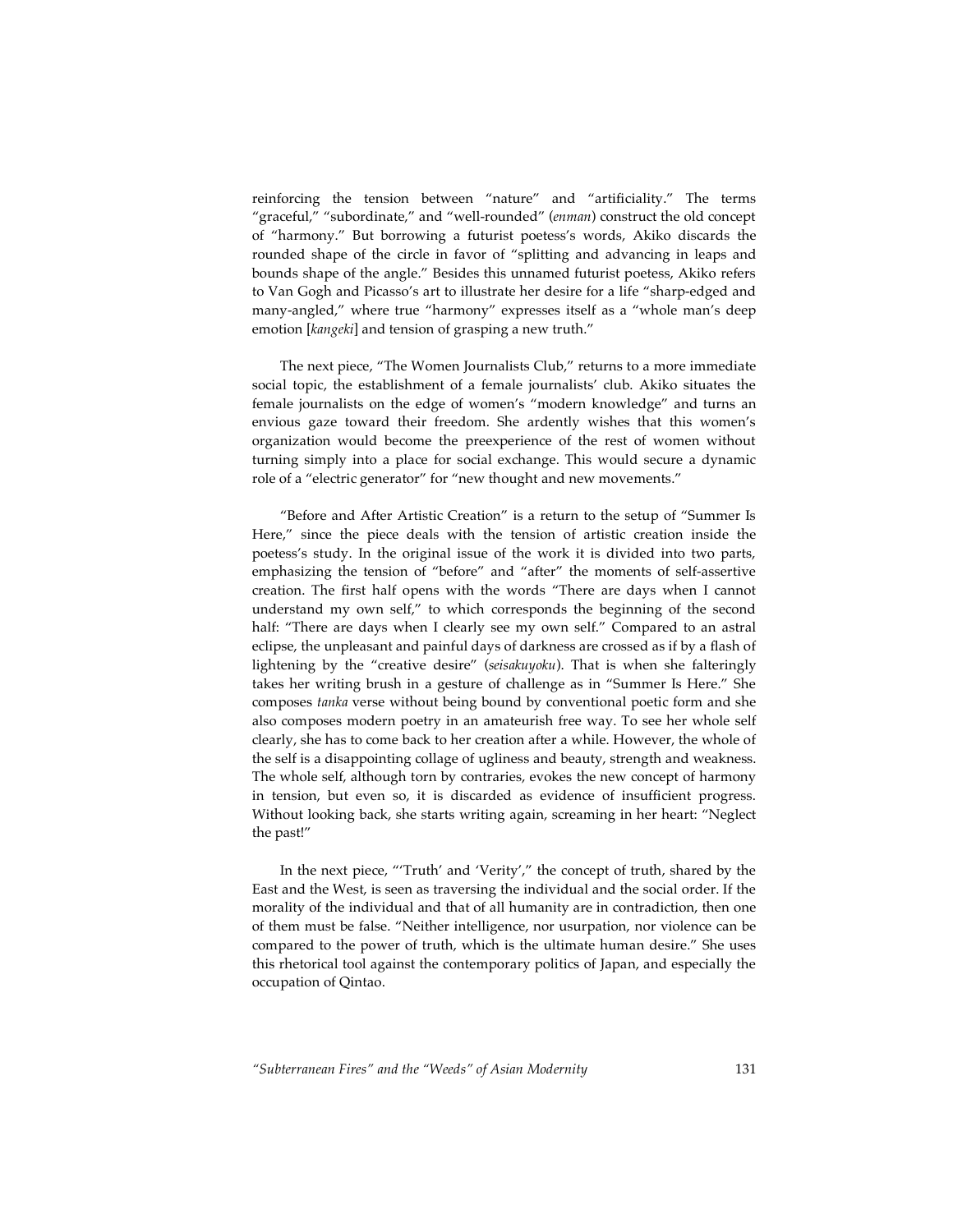"Mrs. Irisawa Tsuneko" stages a conversation with the character from the title. When the narrator says that she gives her daughters boys' books to read and vice versa, Irisawa answers that she distracted her boy by making him knit while he was feeling sick. The short piece ends by an exclamation on how the woman, the housewife, by ingenuity ("crafting") and economizing can contribute to the wealth of the state. Here, in a very casual context, we see the workings of the crafting device that pierces and turns upside down the conventional "nature." The forces that move in opposite direction (economizing/gaining) correspond in evocativeness to the sexual desire of the immaculate virgin; both of them are dynamic formulae for the tense emotion of "breaking through."

This series ends with the piece "Weeds." Each time the word "weeds" is repeated in this last short fragment, it carries with it the rhetorical and emotional density of all the rest of the essays. Key terms such as "breakthrough," "nature," "past and eternity," "truth and desire," and "crafting" appear charged with greater impact in the image of the weeds. The tension is much more perceptible as the image of the weeds simultaneously swallows the abstract rhetoric of the preceding passages and remains aside and apart from it in its unique material concreteness. In other words, the "weeds," by elaborately and "craftily" weaving into its image all the essays' emotionally tense dynamics, create a certain mass of tangled coarseness, which becomes the sedimented, overdetermined texture "hovering" beneath the collection overall.

In addition to this series, Akiko wrote others in the period around 1915. Looking through them one can find other links to the emotion of "awakening." As we saw from "Following One's Desire," Akiko is conscious of a futurist poetess, which reminds us of the international aspects of the growing emotion with which she is concerned. The emotion of awakening can thus be situated on the blaze of the futuristic wave that swells in 1909 in Europe and reaches the Japanese coast only three years later in 1912.<sup>17</sup> Valentine de Saint-Point's "Manifesto of Lust" (1913)—it exclaims, "Lust is the quest of the flesh for the unknown**,** just as Celebration is the spirit's quest for the unknown. Lust is the act of creating, it is Creation"—accords with Akiko's discussion of fleshly desire and its analogy in creation. But as we learn from Henry Adams's discovery of the

 $^{17}$  It is worthwhile to consider the fact that it is Akiko's husband Yosano Hiroshi, founder of the New Poetry Society and the literary journal *Morning Star*, who selected and translated an anthology of futuristic poetry in 1912 under the title "Lilac blossom" (*Lila-no hana*). The first extensive study on the subject is likely Chiba Sen'ichi, "Nihon ni okeru Miraiha no Shōkai to Eikyō – Nihonkindaishishi no saikentō" (The Introduction and Influence of Futurism in Japan—A Reconsideration of Modern Japanese History of Poetry), *Kokugokokubun Kenkyū* 33.3 (1966): 60–84, which shows the amazing simultaneousness of the literary movement in Europe and Japan. This simultaneousness is not fortuitous: "Lilac Blossom" stems from Yosano Hiroshi's stay in Paris in the previous year, where Akiko visited him. Most relevant to our discussion, however, is the fact that Akiko wrote a novel in which she relates the everyday life of her family before Hiroshi's departure. The nervous breakdown of Hiroshi was the reason for his trip to France. The title of the novel *Akarumi-e* (To [Day]light) delicately introduces the thread of the emotion of awakening into that experience too.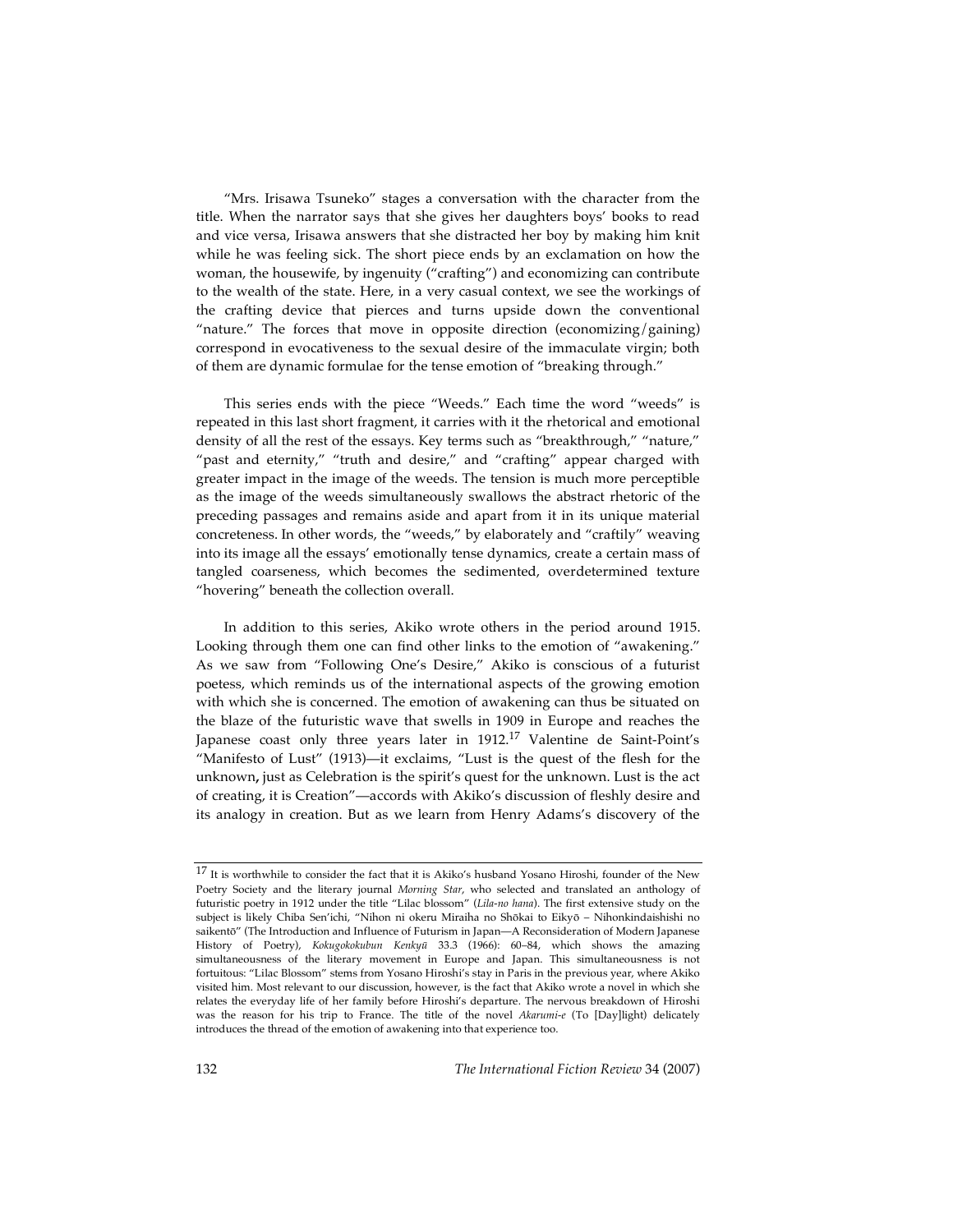incredible magnetism between the epitome of spirituality that "the virgin" represents and the cutting edge of science that "the dynamo" stands for, such emotional elation is a dynamic swirl of modernity's duality. Such a dynamic swirl not only directly links itself to Akiko's paradoxical "sexual desire of the virgin," but points to a certain tendency to yoke together extremes, itself the climate that will lead to the atomic age.

Both Akiko and Adams discuss their fascination with the discovery of radium. The discovery represents the essence or victory of one woman's venture into the depths of nature via science. Radium itself serves as kind of a doublebind metaphor: on the one hand the process of discovery, which represents the sphere of the rational, the scientific side of modernity; and on the other hand the element itself, which is essentially a part of nature, its core heavy and dense, and which represents, through its radioactive qualities, nature's unpredictable outward drive. Radium is a substance that swallows and spits out the strained emotion of modern awakening. Hence it is a symbolical substance, which in one of Lu Xun's earliest writings, "On Radium" (1903), by its luminosity almost replaces the sun after the dark pre-modern night of superstitions. Later on, for example in Oba Minako's works, this replacing of the sun will clearly not only be reflective of modernity, but also self-reflective of modern humanity, which, by means of the atomic bomb (in turn preconditioned by the discovery of radium), showed itself capable of self-destruction.

In the beginning of a patchwork-style essay, "Areya Koreya" ("This and That," Akiko 15: 65–72), Akiko gives an example of the sense of smell. This sensation can be linked to the self-contradictory and tense emotions of hope and awakening. The importance of this sense of smell in discussing emotion is that it is the "most sensitive" and "the most delicate" in evoking an association, or in other words, containing in itself the subterranean vein that flows between two completely unrelated experiences. Thus Akiko evokes her trip to Paris by inhaling the exhaust from the cars on the Tokyo streets. Right after her description of this experience, she argues that the life of the Japanese is superficial due to their use of opinions unrelated to direct experience. She says in relation to Japanese women that they always base their judgment on whimsical ideas and thus share many stereotypical views on things. The above two fragmentary considerations, on the association of smells and the notion of trivial experience, serve as a prelude to an interesting passage on fashion, which blends in itself the freshness of the new and the self-"crafting" of women. In the way in which the normally unpleasant smell of automobile exhaust becomes a meaningful vehicle of the material experience of Paris and even overshadows the flower perfume, each notion can be enriched, invigorated, and refreshed by being refracted through the texture of emotion into one's direct experience. In the same way, looking back at the cultural critique series bound by the "weeds," the "weeds" part is the one that stresses most of all such tangible directness. All of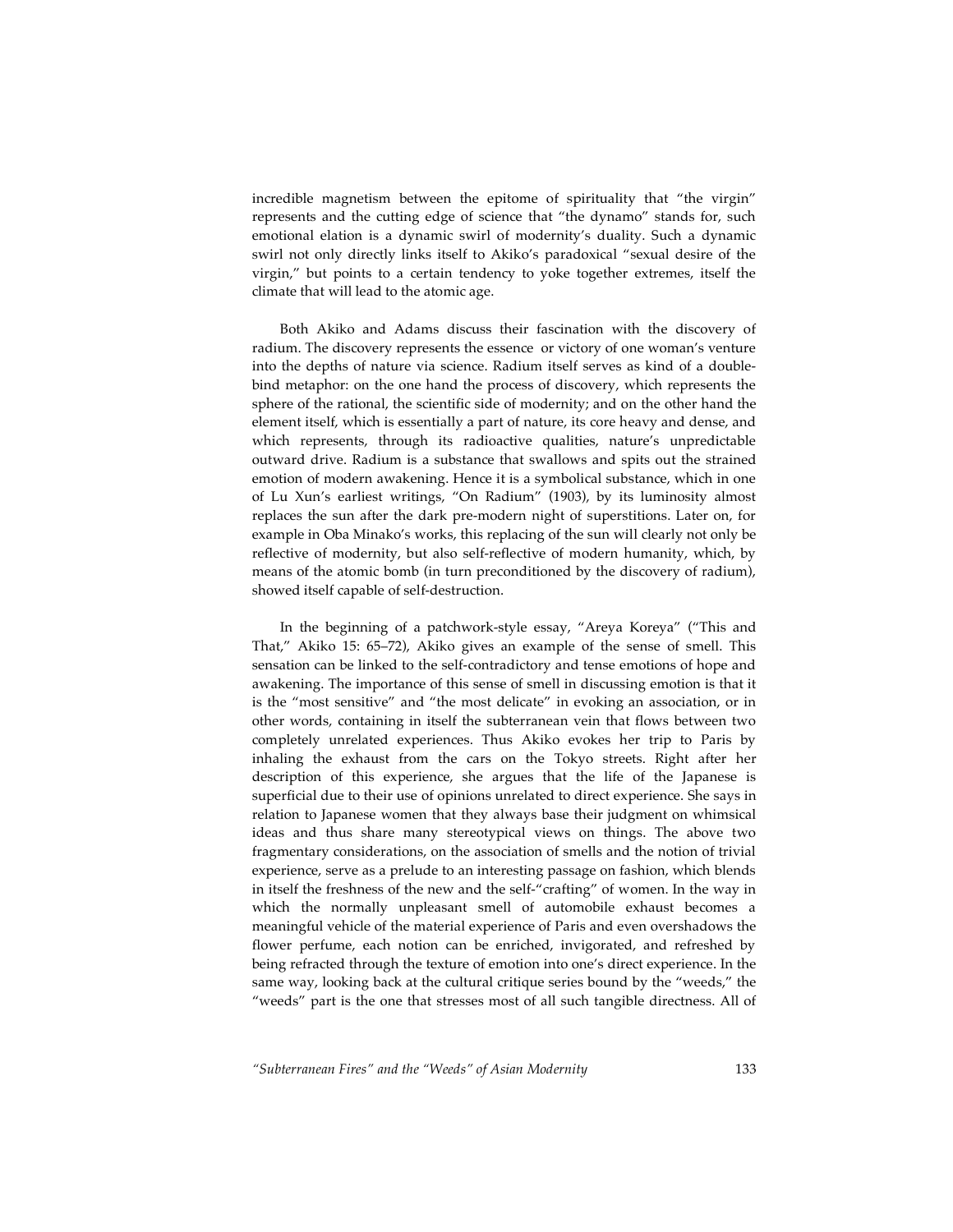Akiko's observations on politics, society, art, and everyday life are refracted, and thus associated among each other, by "her" weed-grown garden.

In another essay of 1915, "The Body and Stamina of the Japanese," she links the feeling of lack (of something tangible) to the lack of "violent desire" and a "will to live." Both terms are already tightly fixed to the image of weeds. What cannot go without commentary is the preoccupation on a literal level with sleep and "awakening." "On the steam train, on the electric train, on the horse train and other means of public transport, the Japanese, men and women alike, often doze.… Really, the Japanese often doze during the daytime. The students doze in the classroom. The ministers and the representatives doze in the Parliament. The audience dozes sitting at a sermon or a lecture.… One has to start [by changing] one's own self. One has to wake up by triggering one's desire to live [*seikatsuyoku*] which is eaten by lethargy and transform it into something lively and active with a will to live burningly rather than lukewarmly, powerfully rather than feebly, deeply rather than superficially" (Akiko 21–24). It might be that the very organic characteristics of the sense of smell can pull the sleeping subject away from the grasp of sleep or the dream. All organic matter is subject to decay and, like rotting weeds, can produce a foul odor. Car exhaust—the result of the burning of fossilized organic matter—makes Akiko reexperience her trip to Paris. Thus, Akiko blends her modern coquettishness in the visit to the capital of fashion and her excitement about modern technology represented by the automobile within a deeper swirl of emotions, tangibly experienced. It is where another thread of the weed imagery blends into Akiko's discussion. In an earlier essay she laments a world where nothing changes and that is covered by imperishable weeds. In another she cautions that remaining ignorant and passive equals the destiny of "decaying along with the weeds" (Akiko 14: 385 and 15: 10). This feeling of dissatisfaction with the imperishable weeds as well as with the decaying weeds shows to what extent this rhetoric is linked to a confused swirl of emotion with a vague and multiple target. Imperishable weeds would not decay, nor emit a foul odor, and thus not be able to connect to any tangible experience. On the other hand, the decay of the weeds, almost in the sense of Lu Xun, is a source of rejoicing and hope, and a shift to the decay of "nature," the "past," and their attribute the conventional "woman." Akiko personalizes further the weed in symbolic expression of the self, caught uniquely in the emotion of striving upward and challenging forward and at the same time again closing in on itself as a compact, independent image: "Not to die, to live till the end, / The soul, imploring itself; / Unyielding to the lofty trees, / Although I am weed."<sup>18</sup>

This pull toward modernity is, in its most literal sense, a desire for change and renewal. It appears as the germ of emotion, an awakening organically tangled in the image of the weeds. It imbibes from a historical and social sense of awakening, contextualized in the cataclysm of World War I, the wave of

<sup>18</sup> Akiko 9: 278–89. Abbreviated.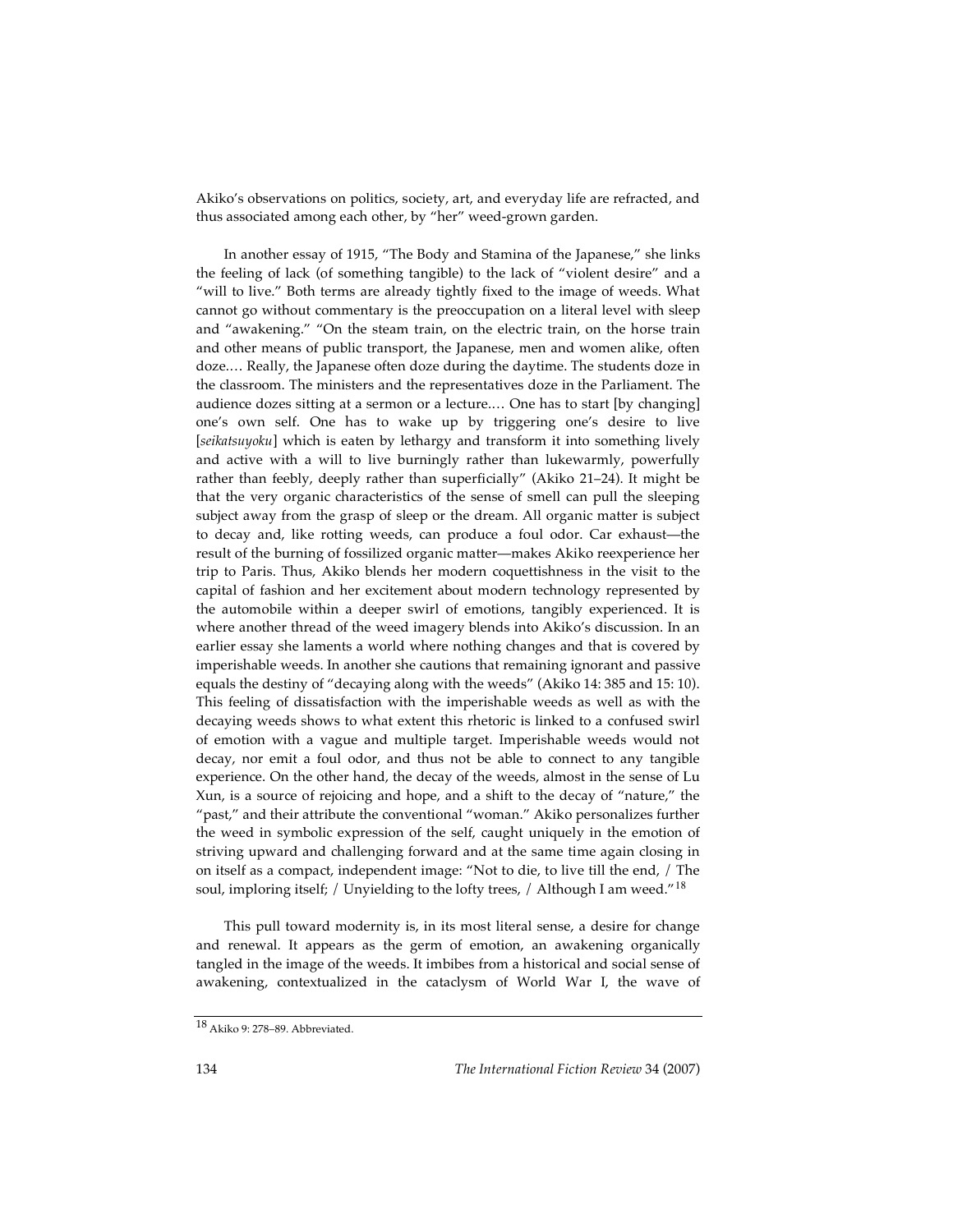futurism, and most of all the pan-natural democratic vistas of Walt Whitman's *Leaves of Grass*. <sup>19</sup> The following verse, first entitled "The Weed's Song" (*Zassō-no Uta*) and later renamed "Leaves of Grass" in the fashion of Whitman's poetic imagery, shows the frailty of the "breakthrough" of the weed and also shows a modern "awakening" as a pure emotion with a nuance from hope into sadness (not unlike the mixture of gratitude and sadness at the emerald forest in Lu Xun). While enthusiastically eulogizing the "weeds," Akiko also perceived the sadness of the limit undermining such enthusiasm, the relativity of progress, and the arbitrariness of shifting historical boundaries. The transparent elegance of this feminine leaf of grass is almost dissolved in the realization of its transience, yet the poetic gaze does not give up in searching for meaning in this same grass. In its most ephemeral form, this "sad weed" manages to keep in itself some thickness, associating it with "the heterogeneous chip that slips through the ideological net" by "the explosive power of the inconspicuous"<sup>20</sup>:

Above the grass Even higher Just a stem of Two *shaku* of protruding grass. Frail, thin, Slim four, five leaves In the morning cool Hanging down and drawing A feminine curve. You, gentle grass, You, short-lived grass, All over your body, In spite of the essence of sapphire, In the early May A feel of autumn. Green, glittering sadness, Oh, grass, Is it all of you? (1920)

(Akiko 10: 99–100)

In post-World War II literature, a modern woman, concentrating all her existence in a desire to be free, to be modern, appears in Oba Minako's novel *Hana to Mushi no Kioku* (The Memory of Flowers and Insects). <sup>21</sup> Significantly

<sup>19</sup> In 1912, <sup>a</sup> translation of Whitman's *Leaves of Grass* was made by the famous writer Arishima Takeo. The inner sides of the covers of the first two-volume edition of this translation are filled with drawings of vegetation created by the translator. They show how immediate and literal the imagery of grass figures in the modern Japanese poetic experience. In 1919, the centenary of Whitman's birth was celebrated in Japan. The festivities coincided with a democratic elation.

<sup>20</sup> Terry Eagleton, *Walter Benjamin or Towards <sup>a</sup> Revolutionary Criticism* (London: Verso, 1981) 56–59.

<sup>21</sup> Serialized in *Fujin Koron* 1978.1–1979.2.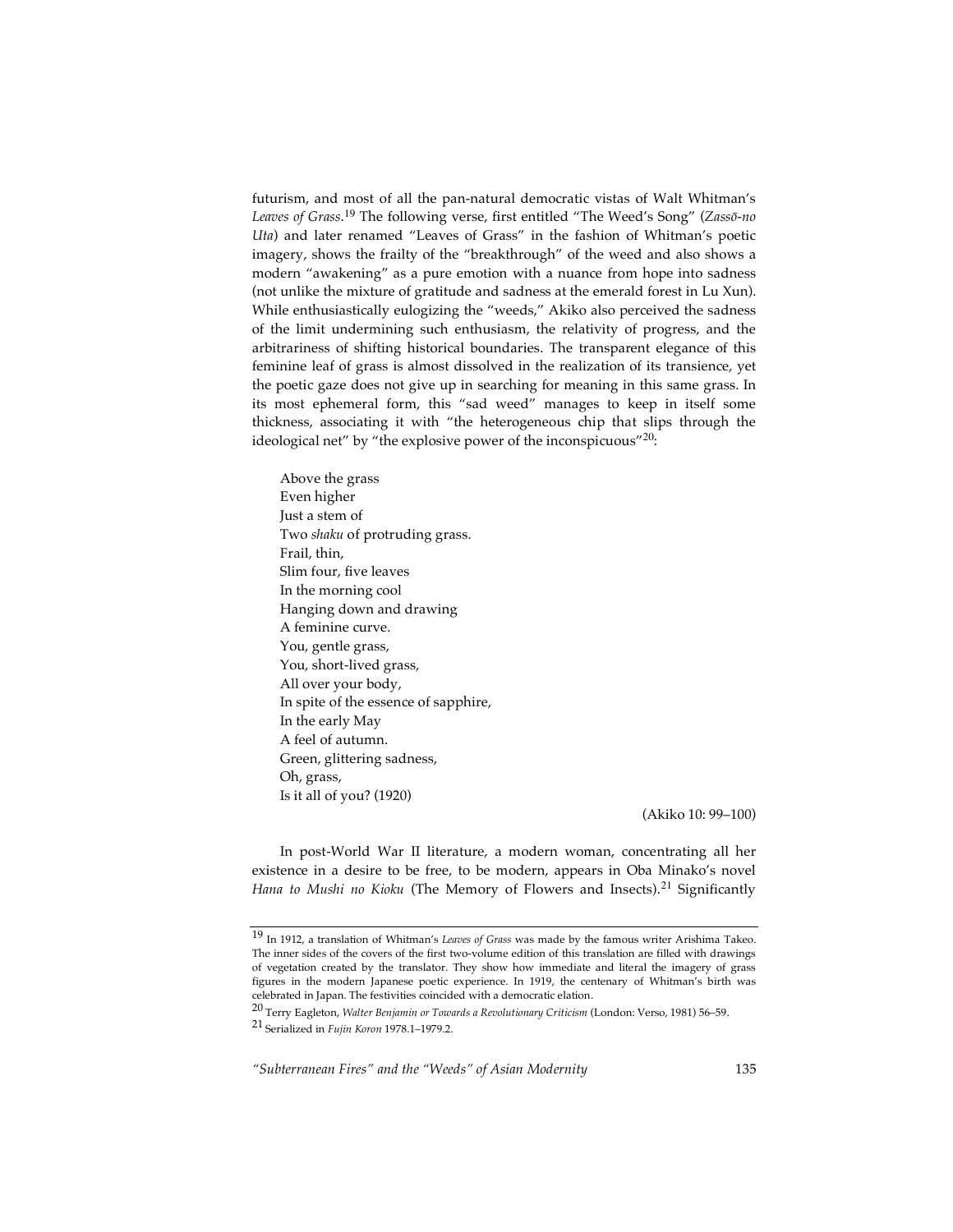enough, Maki's self-definition, especially against her mother, but also against the social norms, takes material shape in the image of a weedlike "wild grass" (*yasō*). The female protagonist, Maki, becomes the lover of a rich businessman, who used to be in love with her mother. After her mother had married her father, the mother gradually lost her charm and turned into a mediocre housewife, dedicated to her husband and children. The young Maki revolts against her father for choking the beauty of her mother and chooses a life of luxury instead, using her female charm and youth as tools. After seducing the son of her lover in a one-night stand hotel, she remembers a scene from her childhood in which her mother, who is already gaining weight, takes both her and her younger brother outdoors to collect insects for a school project. The three of them sit by a brook under a tree, all covered by a flowering crimson trumpet creeper. The beautiful flowers attract some black butterflies the heroine (then a young girl) wants to catch. By the edge of the brook, there are some small white flowers, as if blurred with blood, to which the butterflies remain indifferent. The young Maki wants to climb high up the tree, to become a trumpet creeper, although the plant is poisonous and cannot stand up by itself. Her mother, on the other hand, in this allegorical scene of memory, merges completely with the small crushed flowers of the wild grass. The allegorical landscape remains in the deepest layers of Maki's memory, and her striving to become a modern emancipated woman takes the shape of suppressing any possibility of repeating the plain life of her mother, or trampling down the wild grass in herself.

In the contemporary urban environment, the same allegorical landscape reappears in the flowerpots on Maki's neighbor's balcony. The wild grass's white flowers are taken care of by a nightclub host, who unexpectedly seems to be nostalgic of the countryside. Thus the wild grass image creeps into the post-World War II emotional landscape of the modern woman and of the modern dweller of boxlike apartments of urban civilization.

The wild grass, or the weeds, as a mnemonic trigger brings back the emotional charge of the Asian instinct toward change and modernity as we have seen in Lu Xun and Akiko. At the same time, the weeds are also an image of survival after the devastating results of that same modernity. Just as in Jill Paton Walsh's novel *Fireweed* (1969), the wounds of the city of London are covered by the fireweed. The fascination with and the skepticism toward modernity, material and spiritual, result in juxtaposing history and myth. In the way Lu Xun evokes Prometheus' fire, the germinal form of human technology, Oba Minako refers to the atomic bomb as to a kind of "second Prometheus."<sup>22</sup> The post-World War II awakening makes once again apparent the dimension of the "dream,"

<sup>22</sup> Oba Minako, *Oba Minako Zenshu* (Tokyo: Kodansha, 1991) 10: 105. All translations are my own. Subsequent references are to this edition and are cited in the text in parentheses with volume and page number.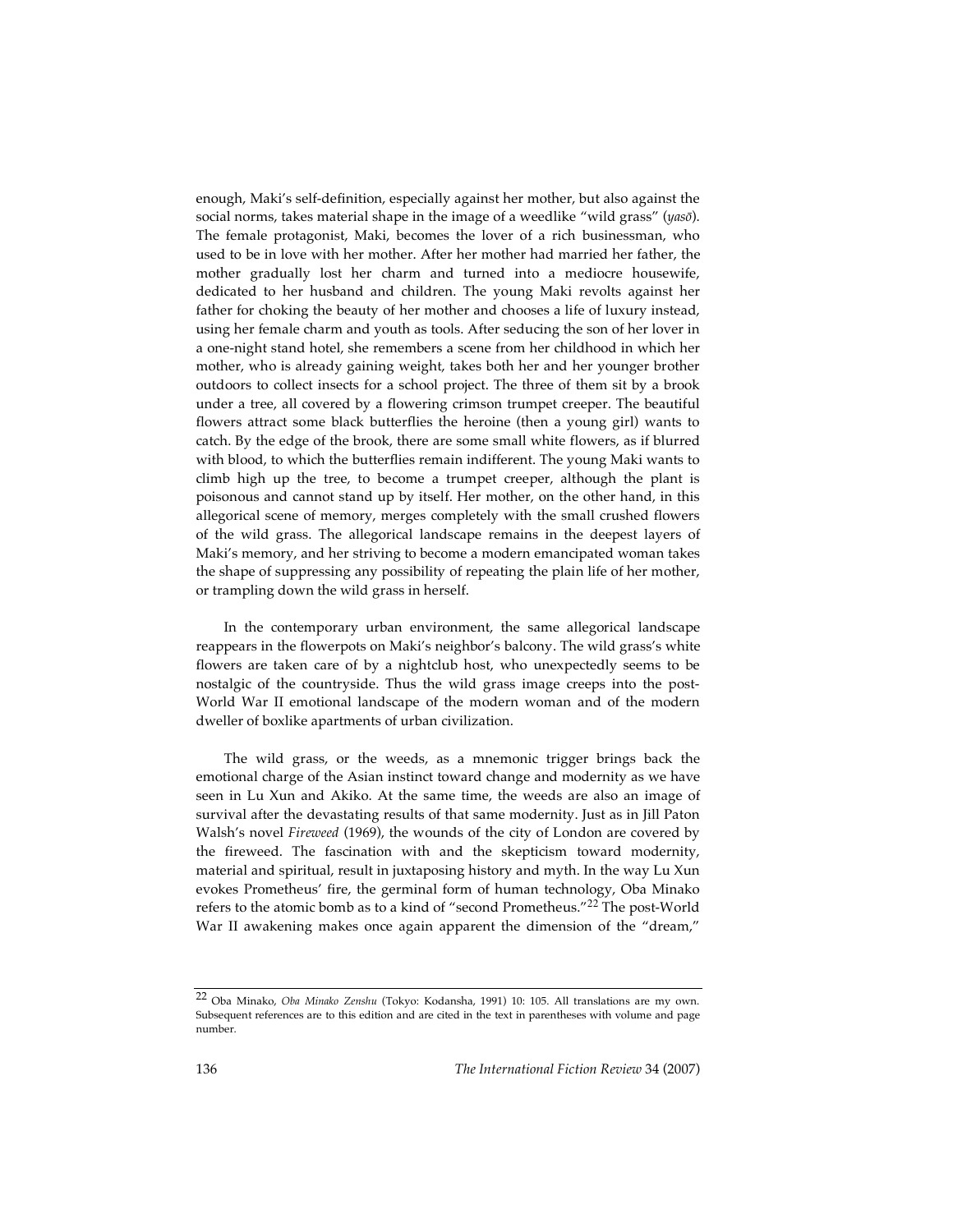suggesting an experience of history as awakening from a dream into a continuum of dreams like infinite reflections in opposing mirrors.

In 1974, forty years after the publication of Lu Xun's *Yecao*, Oba Minako published a collection of essays under the title *The Dream of the Wild Grass*. <sup>23</sup> The book itself appears as a "dream" or an aspiration to merge with Lu Xun's work. This emotional attachment to Lu Xun's weeds in Oba Minako's context is very deeply rooted in the post-World War II experience. Oba speaks of her experience of a postwar "wasteland" just like the one Eliot experiences after World War I in Europe. However, in Oba we can see a focus on Asianness, and this twist is carried on by the imagery of the weeds leading directly to the work of the Chinese writer Lu Xun: "Nevertheless, while seeing off the back silhouette of Eliot, who despised chaos and sought refuge in God, I am still sitting amidst chaos, reciting with a very eastern serenity Saigyo or Basho and shedding tears at the memory of Lu Xun. Recently I took out of the old bookshelf the literary theory of Valery and reading it I thought how good it is, but his poetry did not move me. Then I reread Lu Xun, whom I met by the same time and I was violently shaken and I wept at night again remembering him. Ah, I would be happy if only I could turn into Lu Xun's wild grass."<sup>24</sup>

The image of Lu Xun, very deeply entangled in the image of the weeds, has an important, almost tangible, presence in Oba's literary world, which can be seen in the essay "With Lu Xun," the very title of which emphasizes the sense of togetherness: "I first met Lu Xun's works in the year of my graduation from university" (Oba 10: 257). "Since I first met Lu Xun, he is always beside me. Two years ago, when I compiled a collection of essays, I entitled it 'The Dream of the Wild Grass.' Lu Xun is dead, but he lives inside me. Whenever I try to whisper something, I am startled to find him lurking behind me. Sometimes he presses my shoulder with his hand. He has grown cold, but I can hear the sound of flowing blood" (Oba 10: 259). This passage illustrates forcefully the tangible presence of Lu Xun, carried through time and space by the organic persistence of the weed imagery. The intricate experience of Lu Xun not merely as a transparent ghost, but as an apparition linked to vitality by the blood flow, is an experience turned backward to the origin of literary expression and to the starting point of Asian modernity, where the vital element is the same emotion of awakening. In the collection *Rusty Words*, <sup>25</sup> Oba conserves her first literary verse pieces from 1952 and 1953. In the end she explains how she burnt all her early prose works (not unlike Akiko's ignoring of her early works), but couldn't somehow throw away the poetry. From Oba's words it seems that the poetry has some specific life of its own and, very much in the manner of the weeds,

<sup>23</sup> Oba Minako, *Yasō-no yume* (Tokyo: Kodansha, 1974).

<sup>24</sup> Oba Minako, *Yasō-no yume*, Preface.

<sup>25</sup> Oba Minaku, *Sabita Kotoba* (Tokyo: <sup>K</sup>ōdansha, 1972). All references are to this edition and are cited parenthtically as *RW* in the text.